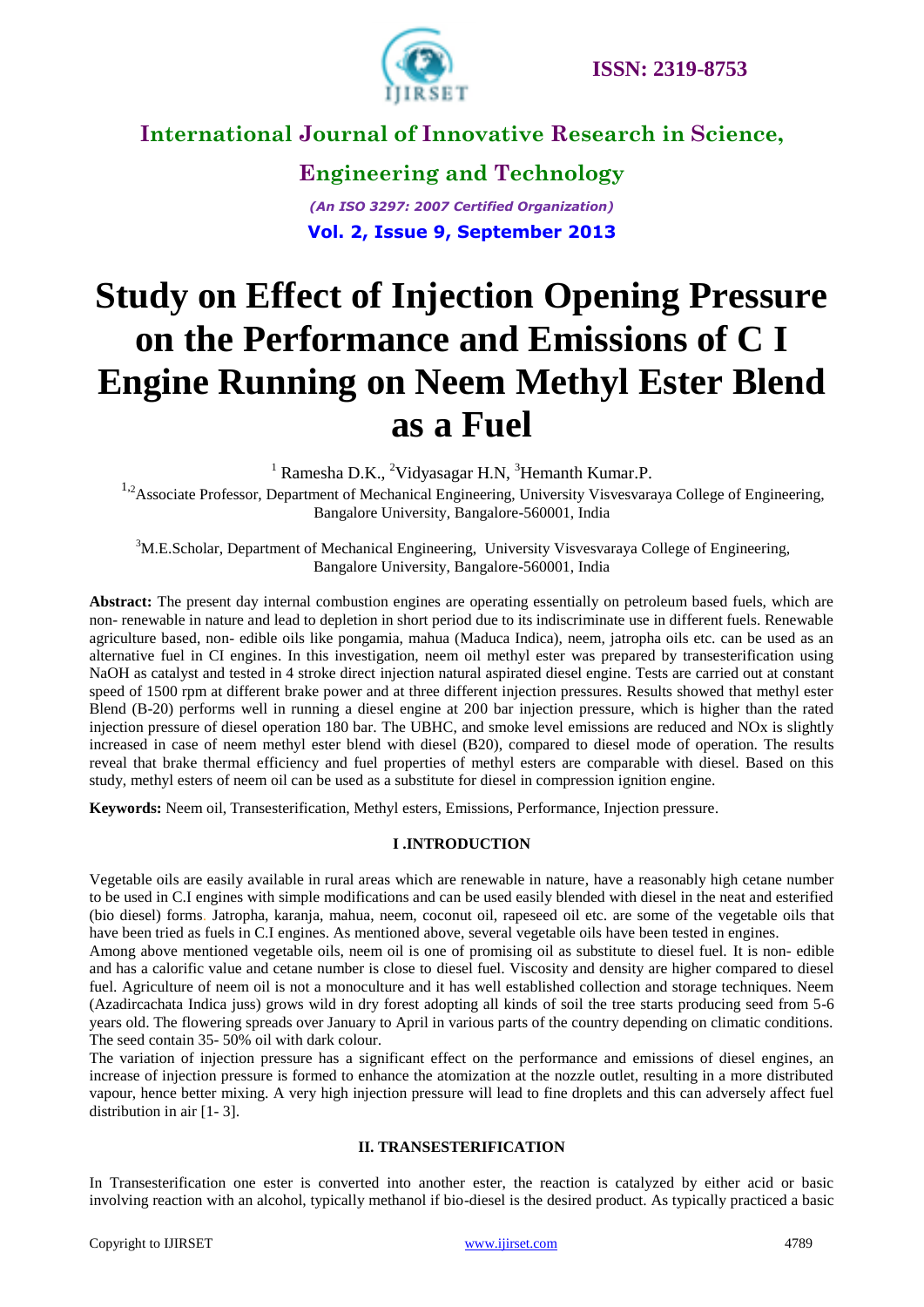

### **Engineering and Technology**

*(An ISO 3297: 2007 Certified Organization)* **Vol. 2, Issue 9, September 2013**

catalyst such as sodium hydroxide is used to convert the glycerol based tri- esters which make up fats and oils to methanol based mono-ester (methyl esters) yielding free glycerol as a by-product. A Stoichiometric material balance yields the following simplified equation [4, 5]. The basic scheme involved in this process is as shown in Fig. 1.



**Figure1: Basic Scheme for Bio diesel production**

#### **III. ENGINE TEST**

The engine used for the study is Kirloskar AVI make single cylinder four stroke constant speed (1500rpm), vertical cylinder, compression ignition, water cooled, direct injection, 5HP diesel engine. The engine has 80mm bore, 110 mm stroke, 16.5:1 compression ratio, injection pressure of 180bar, and fuel injection timing of  $27^{\circ}$  bTDC. The computer assisted experimental set up of engine shown in Fig. 2. The eddy current dynamometer was used for load measurement. The engine speed was sensed and indicated by an inductive pick up sensor with digital meter output. Fig. 3 shows AVL make smoke meter used for smoke measurement. The carbon-di-oxide  $(CO<sub>2</sub>)$ , carbon monoxide  $(CO)$ , unburnt hydro carbons (UBHC), nitrous oxide  $(NO<sub>x</sub>)$  and oxygen  $(O<sub>2</sub>)$  content was measured by MRU air fair emission monitoring systems shown in Fig. 4.The experiments were conducted at three different injection pressures (180, 200, 220 bar) for studying effect of injection pressure on the performance and emission of diesel engine with conventional diesel and neem methyl ester – diesel blends (B-20) as fuels.

Tests were repeated for three times and average value has taken for analysis. The performed date was analyzed from graph regarding brake thermal efficiency, smoke density, UBHC and CO for all fuels. The results obtained with diesel fuel as baseline data for comparison.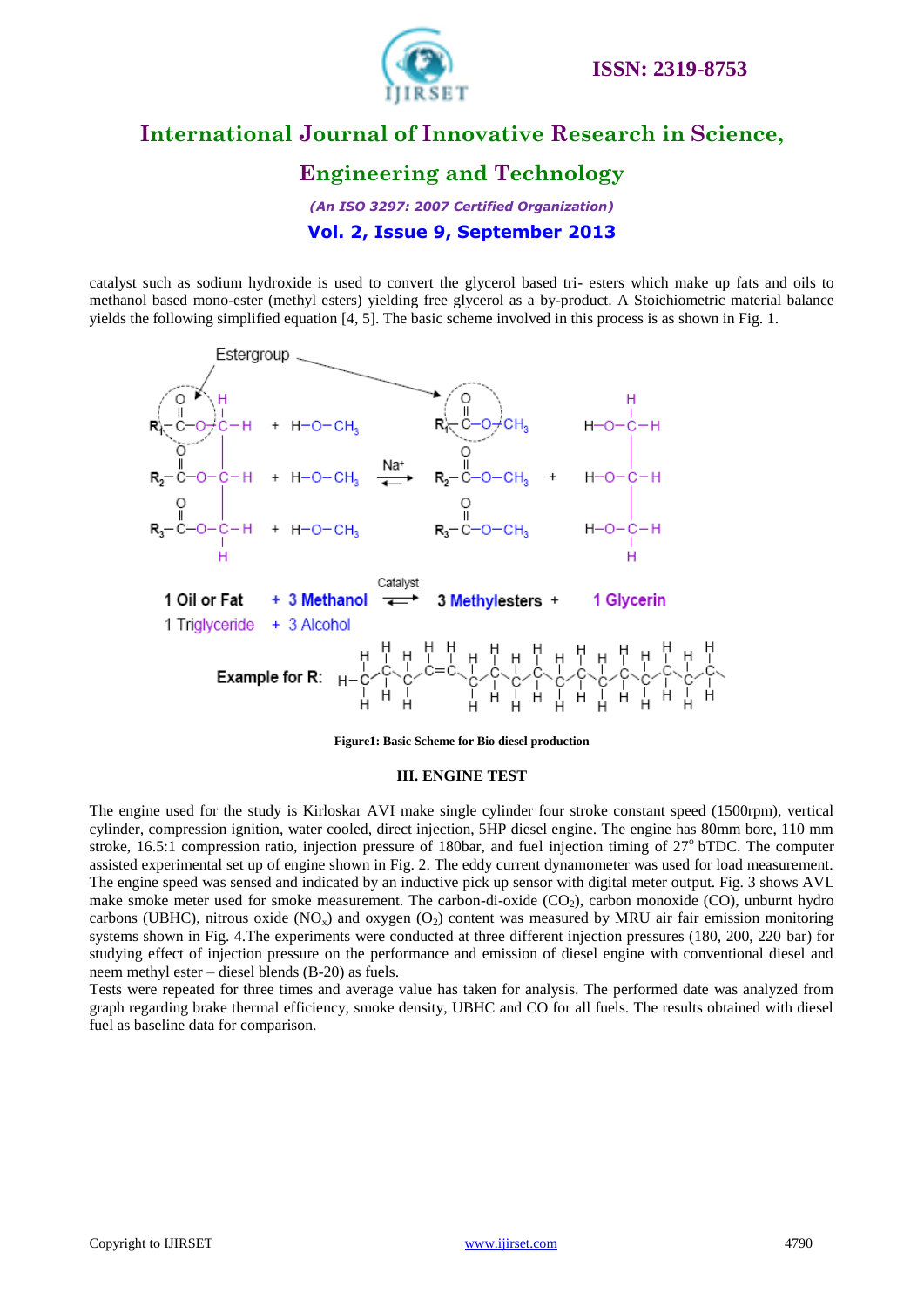

### **Engineering and Technology**

*(An ISO 3297: 2007 Certified Organization)* **Vol. 2, Issue 9, September 2013**



**Figure 2: Experimental Set up**





**Figure 3: AVL Smoke Meter Figure 4: MRU Emission Monitoring System**

#### **IV. RESULTS AND DISCUSSION**

#### **A. Fuel properties**

Chemical analysis of Neem oil is summarized in Table1. The comparison of fuel properties of diesel, neem oil and neem methyl ester oil are presented in Table 2 and Table 3. The conventional diesel has flash point of 50°C and that of methyl esters 80°C has a considerable higher flash point than diesel, there by the fire hazard associated with transportation, storage utilization of esters is much less. The specific gravity of crude neem oil is 0.934 which is higher than the diesel fuel.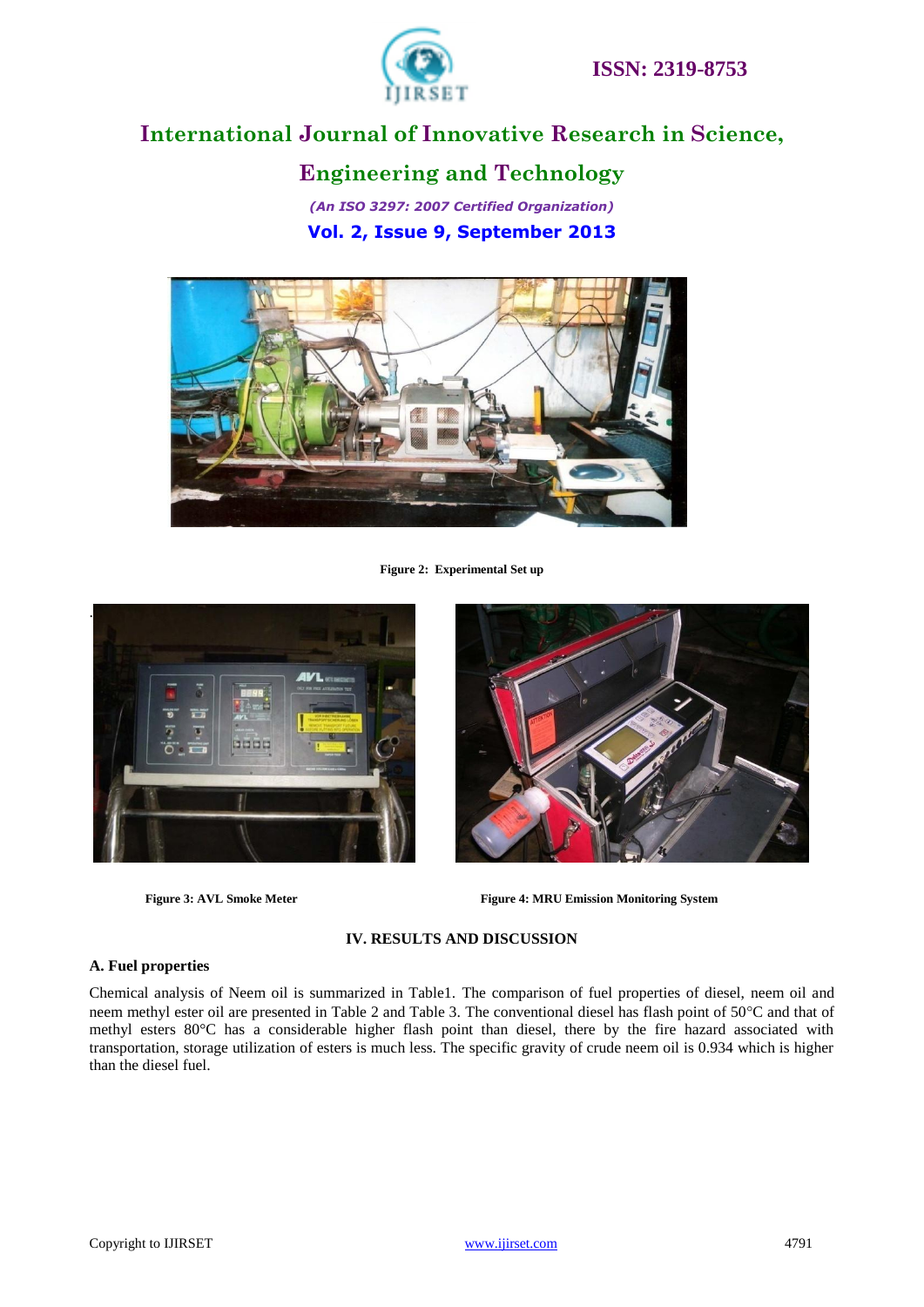

### **Engineering and Technology**

*(An ISO 3297: 2007 Certified Organization)*

**Vol. 2, Issue 9, September 2013**

Table 1 and 1 and 1 and 1 and 1 and 1 and 1 and 1 and 1 and 1 and 1 and 1 and 1 and 1 and 1 and 1 and 1 and 1 and 1 and 1 and 1 and 1 and 1 and 1 and 1 and 1 and 1 and 1 and 1 and 1 and 1 and 1 and 1 and 1 and 1 and 1 and Fatty acid composition of Neem oil

| Table 3                                            |  |
|----------------------------------------------------|--|
| Comparison of properties of Neem Methyl Ester with |  |
| Diesel.                                            |  |

| Sl no         | <b>Fatty acid composition</b> | Value $(\% )$ |
|---------------|-------------------------------|---------------|
|               | Palmatic acid                 | 13-18%        |
| $\mathcal{D}$ | Stearic acid                  | 12-15%        |
| 3             | Arachidic acid                | $2 - 4%$      |
|               | Oleic acid                    | 55-62%        |
|               | Linoleic acid                 | $6 - 10%$     |

| <b>Properties</b> | <b>Diesel</b> | <b>Neem</b>  | <b>Methyl</b> |
|-------------------|---------------|--------------|---------------|
|                   |               | <b>Ester</b> |               |
| Cetane No         | 45-55         |              | 48            |
| Viscosity (cst)   | 4.954         | 6.3          |               |
| Calorific value   | 44            | 31.142       |               |
| (MJ/Kg)           |               |              |               |
| Flash point $^0C$ | 47            |              | 80            |
| Carbon residue %  | 86            |              | 83            |

Table 2 Properties of Neem oil and diesel

|     | <b>Characteristics</b>                                   | Neem oil             | <b>Diesel</b>       |
|-----|----------------------------------------------------------|----------------------|---------------------|
| The | Color                                                    | Greenish brown       | Light brown         |
|     | Chemical composition                                     | $C_{35}H_{44}O_{16}$ | $ChH1.8n (n=10-22)$ |
|     | Molecular weight                                         | 720                  | 200                 |
|     | Cetane number                                            | 47                   | $45 - 55$           |
|     | Net Calorific value (kJ/kg)                              | 29500                | 44000               |
|     | Viscosity at $30^{\circ}$ C (cst)                        | 37.42                | 4.954               |
|     | Specific gravity                                         | 0.934                | 0.83                |
|     | Stoichiometric A/F ratio (kg/kg)                         | 20.8                 | 14.6                |
|     | pH                                                       | $6.5 - 7.5$          | $6 - 7$             |
|     | Pour point $(^0C)$                                       | 8                    | $-23$               |
|     | Flash point $(^0C)$                                      | 180                  | 50                  |
|     | Fire point $\left(\begin{matrix}0\\0\end{matrix}\right)$ | 210                  | 63                  |

kinematic viscosity of neem oil is 37.42 centistokes and transesterified oil of 6.3 centi-stokes (cst), which is closer to diesel value. Methyl ester has a cetane number almost equal to diesel value. The calorific value of crude neem oil is 29500 kJ/kg whereas the calorific value of neem methyl ester oil is 31142 kJ/kg as shown in Table 2 and Table 3, but it is less than the calorific value of conventional diesel (44000 kJ/kg). From this the properties of methyl esters of neem oil are compatible and acceptable as fuel oil.

#### **B. Engine Performance**

#### **Brake Thermal Efficiency:**

Variation of BTE with load at three injection pressure for B-20 oil is shown in Fig. 5 and compared with diesel mode of operation. It is observed from figure that maximum efficiency (28.34%) for B-20 oil obtained at 200 bar. The high injection pressure means that the injection always takes place at high pressure and hence atomization is better and mixing with oil is good [6, 7]. This will enhance combustion and intern improves efficiency. High injection pressures will lead to delayed injection and too fine spray leads less momentum.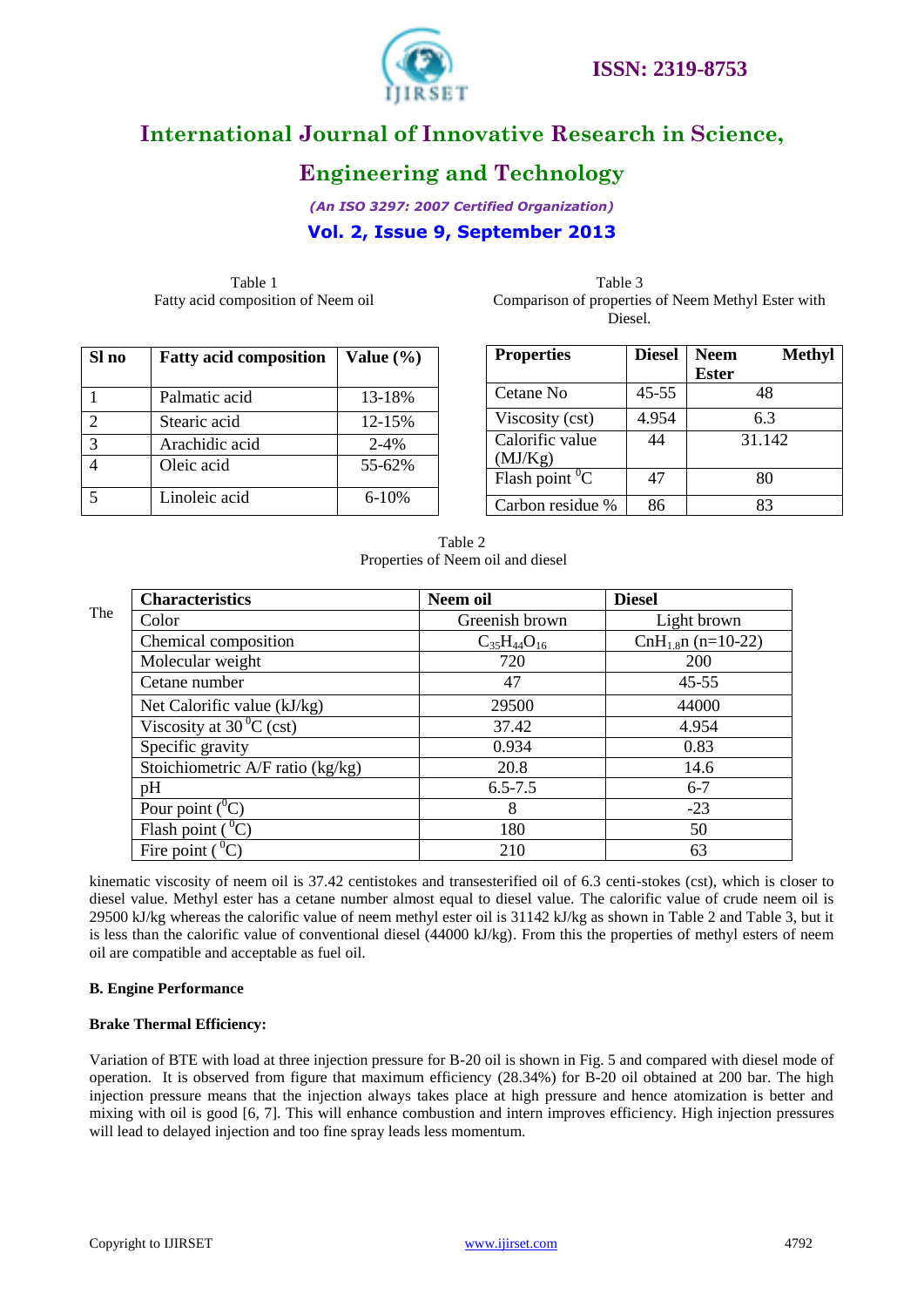

### **Engineering and Technology**

*(An ISO 3297: 2007 Certified Organization)* **Vol. 2, Issue 9, September 2013**



**Figure 5: Variation of BTE with BMEP**

#### **C. Engine Emissions**

#### **(i). Unburnt Hydrocarbons**:

Fig. 6 shows the hydrocarbon emissions with load at three different injection pressure considered. From the figure it is clear that significant drop in hydrocarbon emissions levels as injection pressure increases. Because of better combustion, enhanced atomization also led to lower ignition delay, which in turn enhances performance with vegetable oils, which have high ignition delay to account of their high viscosity [6-8].



**Figure 6: Variation of UBHC with BMEP**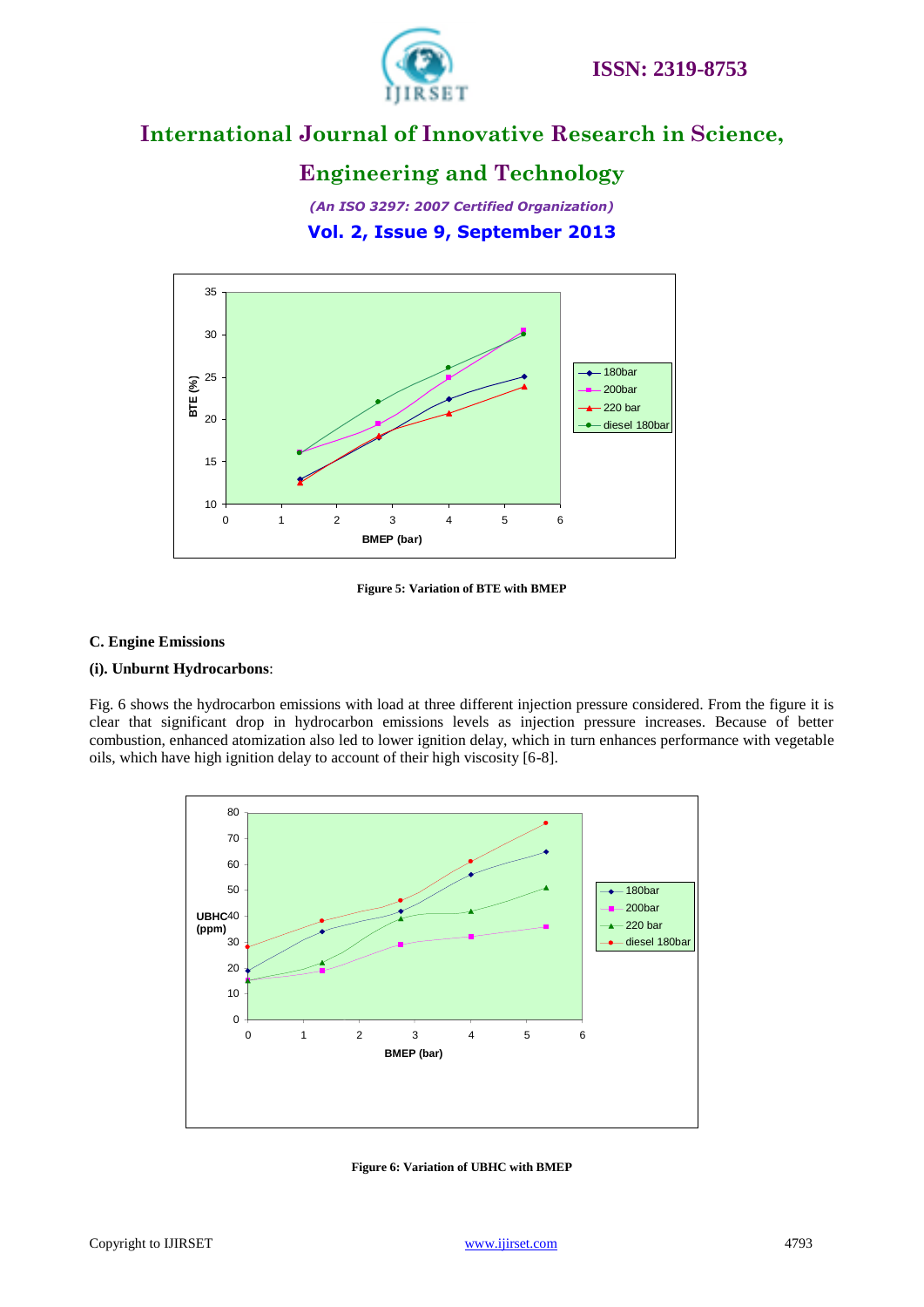

### **Engineering and Technology**

*(An ISO 3297: 2007 Certified Organization)* **Vol. 2, Issue 9, September 2013**

#### **(ii). NOx emission**:

The variation of  $NO<sub>x</sub>$  emission with BMEP shows in the Fig. 7. The  $NO<sub>x</sub>$  level marginally increases with increasing injection pressure due to faster combustion and higher temperature reached in the cycle [5 - 7].



**Figure 7: Variation of NOx with BMEP**

#### **(iii). Smoke Opacity:**

Fig. 8 indicates the smoke level variation with BMEP. There is no significant variation in smoke level emissions, however slight decrease with increase in the injection pressure, this is due to improved mixture formation and well atomized spray



**Figure 8: Smoke opacity with BMEP**